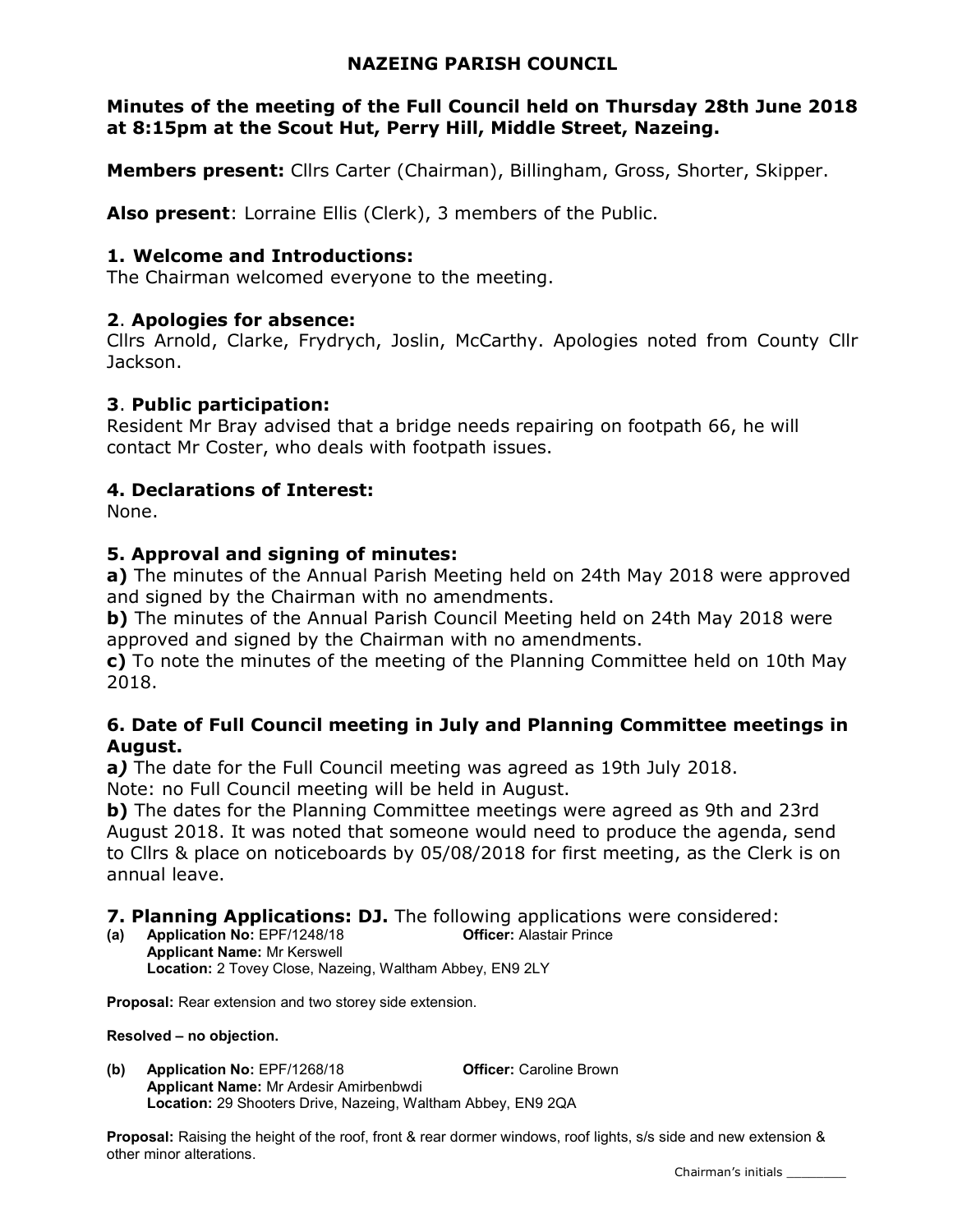#### Resolved – no objection.

(c) Application No: EPF/3249/17 Officer: James Rogers Applicant Name: Msrrs Jones Location: Land Adj to Moss Nursery, Sedge Green, Roydon, Harlow, Essex, CM19 5JR

Proposal: Change of use of land to a Gypsy and Traveller caravan site consisting of 2 no. pitches each containing 1 no. mobile home, 1 no. touring caravan, car parking, shed, amended access.

It was noted that a letter had been received from Moss Nursery stating that the address on the application is incorrect and should be Land on the north east side of Sedge Green.

#### Resolved – the Council objects to the application as

- i) in accordance with Government guidelines in relation to concentration of Traveller sites. The Parish of Nazeing already has a high concentration of Traveller sites and possibly more than any other Parish in Epping Forest.
- ii) it is inappropriate development in the Green Belt,
- iii) there are existing Traveller sites available in the village.

This is provided for information only, EFDC cannot accept comments on this application.

(d) Application No: EPF/1457/18 TPX Officer: Robin Hellier Applicant Name: Mr Tom Casey Location: Little Dormers, Middle Street, Nazeing, Waltham Abbey, EN9 2LW

Proposal: Nazeing & South Roydon conservation area. TI willow - 3m crown reduction, as specified.

Resolved – no comment.

#### 8. Enforcement Notices/Appeals:

It was noted that no Enforcement Notices/Appeals have been received since the last meeting.

#### 9. Amenity Matters:

a) Allotments. Received an enquiry, asking if allotment holders could keep hens at the allotments. Mr Mustafa (an Allotment holder) explained that he would build a secure enclosure, with some form of monitoring. If there were any issues, he would attend on site as he lives next door to the allotments. In addition, this would keep some plots clearer, as weeds are spreading to one of the allotment's neighbours garden. No cockerel would be kept at the allotment site.

The Council resolved that hens could be kept at the allotments with the understanding that Mr Mustafa appreciates the Council's concern that foxes and people could take the hens.

b) Nature Watch Program for Nazeing. CS

Cllr Shorter would like to introduce a Nature Watch Program into Nazeing. Cameras would be located in the lanes around the village, to record the movement of deer, badgers, foxes etc. No equipment cost would be incurred by the Council.

The Council would need to advertise the Nature Watch Program. Photos would be posted on the website. In addition, the cameras may detect fly tippers, so EFDC Enforcement Department (Julia Walters) to be contacted to understand any legal requirements.

c) To note that Park Patrols are due to start on 25/6/18 for 1 hour per week until 23/9/18.

### 10. Financial Matters:

a) Cllr Gross finally has online banking access.

b) It was resolved to authorise payment for an additional 4 hours on work by the Clerk for the Public Inquiry.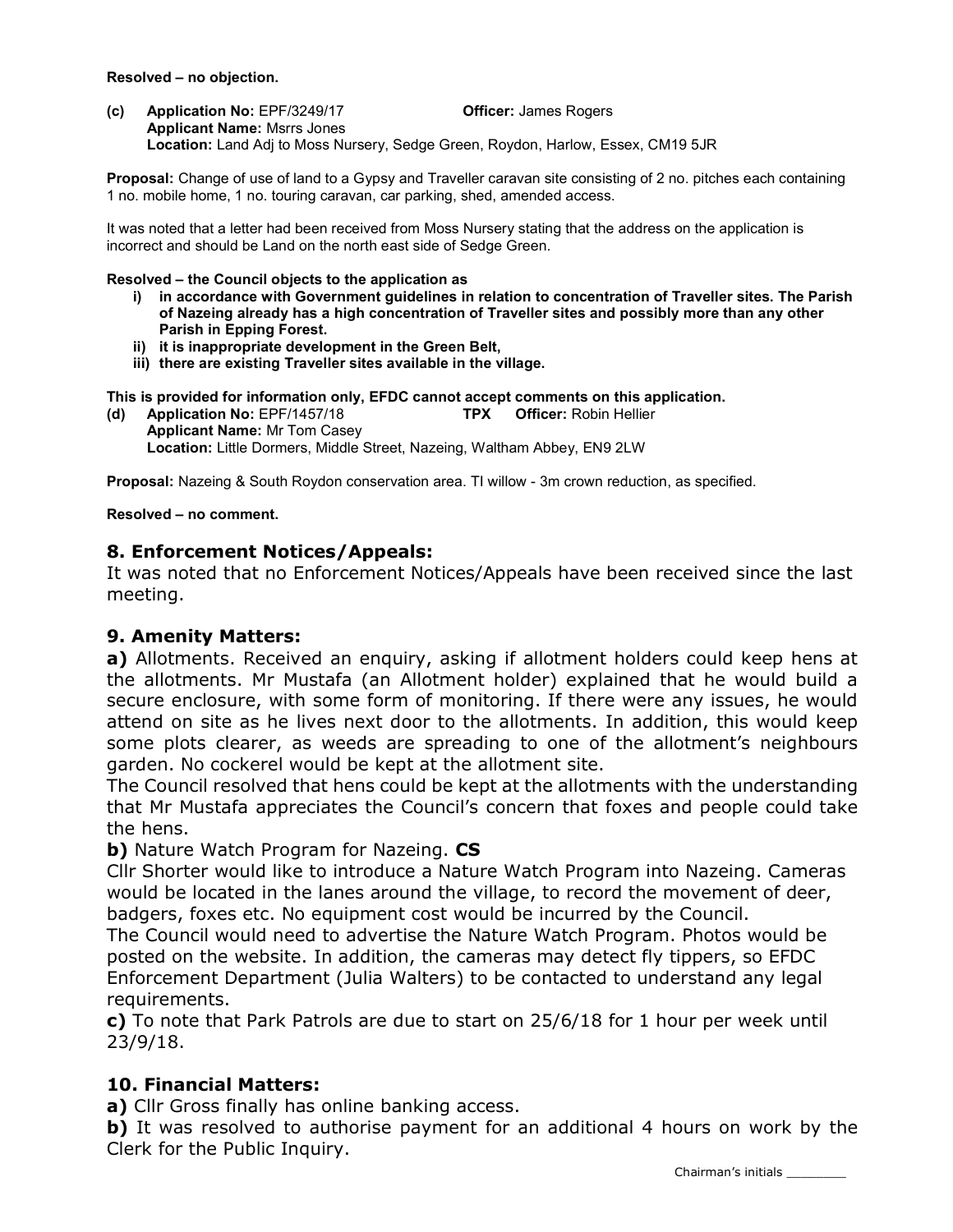c) It was resolved to authorise:

i) payments totalling £20,008.46.

ii) transfer of £10,000 between bank accounts.

The Financial Summary for June 2018 was approved and signed by the Chairman with no amendments. It was noted Cllrs Gross & Carter will set up & approve direct credits this month. Action Cllrs Gross & Carter.

d) It was resolved to accept Secure IT Services offer of the free of charge disposal of the old office computer.

## 11. Incinerator at Rattys Lane, Hoddesdon. KC

Cllr Carter gave a brief update on the Public Inquiry. The Public Inquiry started on 19/06/18. Cllrs Clarke and Joslin have been attending all the sessions and it is noted that this is a big impact on their time.

## 12. Former Total Site Redevelopment. CS

Cllr Shorter provided an update on the redevelopment. Work is progressing well, with brick and block work to damp course level complete. Bricklaying is due to start next month.

## 13. Clayton Hill Parking Charges. TA

Charges have been introduced in March this year. A letter was sent to Lee Valley Regional Park Authority (LVRPA) and a reply has been received (and circulated). It was resolved no further action is required by the Council, however, Cllr Arnold can compose a formal reply to LVRPA if he believes it is necessary.

## 14. Annual Inspection Report of Play Areas:

The contents of the 2018 Annual inspection Reports received from RoSPA Play Safety were noted. It was agreed to address the points raised in the report.

### 15. Clerks Report.

Report circulated before the meeting. No questions raised.

## 16. Reports from Councillors who have attended other meetings.

Cllr Gross had a meeting with Revd. Helen Gheorghiu Gould at Nazeing Church regarding the churchyard. Revd. Helen Gheorghiu Gould is very passionate about keeping the churchyard open. Cllr Gross will speak to District Cllr Bassett and find a contact at EFDC to discuss a way forward. Action Cllr Gross.

## 17. Communications.

The following communications were considered:

a) Request from resident to erect a new sign on Middle Street, before the bend, warning motorists of pedestrians crossing from the new footway to reach FP59.

It was agreed to request that a pedestrians crossing sign is erected and that the "SLOW" sign is moved before the bend rather than after it. It was proposed to write to Matt Lane at Essex Highways and Cllr Shorter will follow it up.

b) Request from resident asking how to stop huge articulated lorries driving down Betts Lane, Hoe Lane and Back Lane. Residents' hedge has been damaged for the second time.

Unfortunately, lorries require access so there is nothing that can be done. However, it was agreed to write to Matt Lane at Essex Highways about this issue as well.

c) Consultation on draft Epping Neighbourhood Plan, replies by 31/07/18.

It was agreed that it is not relevant to reply, as questions are Epping related.